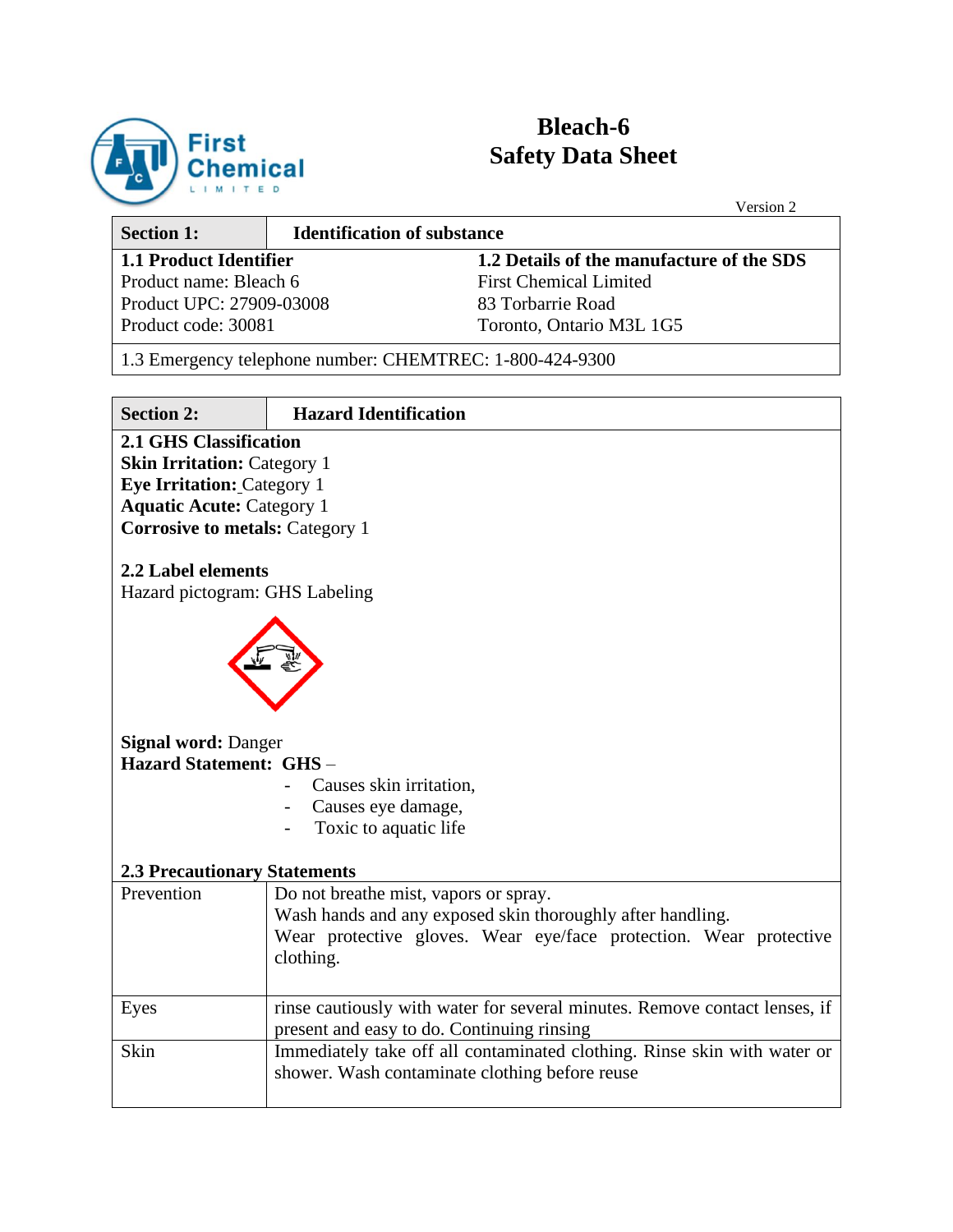| Inhalation                                        | If inhaled immediately go to get fresh air and keep at rest in position<br>comfortable for breathing<br>If ingested rinse mouth, do not induce vomiting |  |  |  |
|---------------------------------------------------|---------------------------------------------------------------------------------------------------------------------------------------------------------|--|--|--|
| Ingestion                                         |                                                                                                                                                         |  |  |  |
| Specific treatment                                | See Safety Data Sheet Section 4: First Aid Measures for additional<br>information                                                                       |  |  |  |
| Storage                                           | Keep out of reach of children. Store in a well-ventilate place. Store in a<br>close container. Protect from sunlight                                    |  |  |  |
| Disposal                                          | Dispose of contents and container in accordance with local, state and<br>federal regulation                                                             |  |  |  |
| Hazards Not                                       | Not Applicable                                                                                                                                          |  |  |  |
| Otherwise                                         |                                                                                                                                                         |  |  |  |
| Classified                                        |                                                                                                                                                         |  |  |  |
| 2.4 Unknown score toxicity GHS: No data available |                                                                                                                                                         |  |  |  |

| <b>Section 3:</b>    | <b>Composition/information on ingredients</b> |                        |  |  |  |  |  |
|----------------------|-----------------------------------------------|------------------------|--|--|--|--|--|
| <b>Chemical Name</b> | Cas-No                                        | Concentration: $(\% )$ |  |  |  |  |  |
| Water                | 7732-18-5                                     | >70%                   |  |  |  |  |  |
| Sodium hypochlorite  | 7681-52-9                                     | $< 5\%$                |  |  |  |  |  |

| <b>Section 4:</b>                                                    |  | <b>First Aid Measures</b>                                                                                                                                                                |  |  |  |  |
|----------------------------------------------------------------------|--|------------------------------------------------------------------------------------------------------------------------------------------------------------------------------------------|--|--|--|--|
| In case of eye contact:                                              |  | Rinse immediately with plenty of water, also under the eyelids,<br>for at least 15 minutes. Remove contact lenses, if present and easy<br>to do. Continue rinsing. Get medical attention |  |  |  |  |
| In case of skin contact:                                             |  | Wash off immediately with plenty of water for at least 15 minutes.<br>Use mild soap if available. Get medical attention if irritation<br>develops and persists                           |  |  |  |  |
| If swallowed:                                                        |  | Rinse mouth with water. Get medical attention if symptoms<br>occur.                                                                                                                      |  |  |  |  |
| If inhaled:                                                          |  | Remove to get fresh air. Get medical attention if symptoms<br>occur.                                                                                                                     |  |  |  |  |
| Notes to physician:                                                  |  | product is a corrosive material. Treat symptomatically                                                                                                                                   |  |  |  |  |
| <b>Most important</b><br>symptoms/effects both<br>acute and delayed: |  | See Section 11 for more detailed information on health effects and<br>symptoms                                                                                                           |  |  |  |  |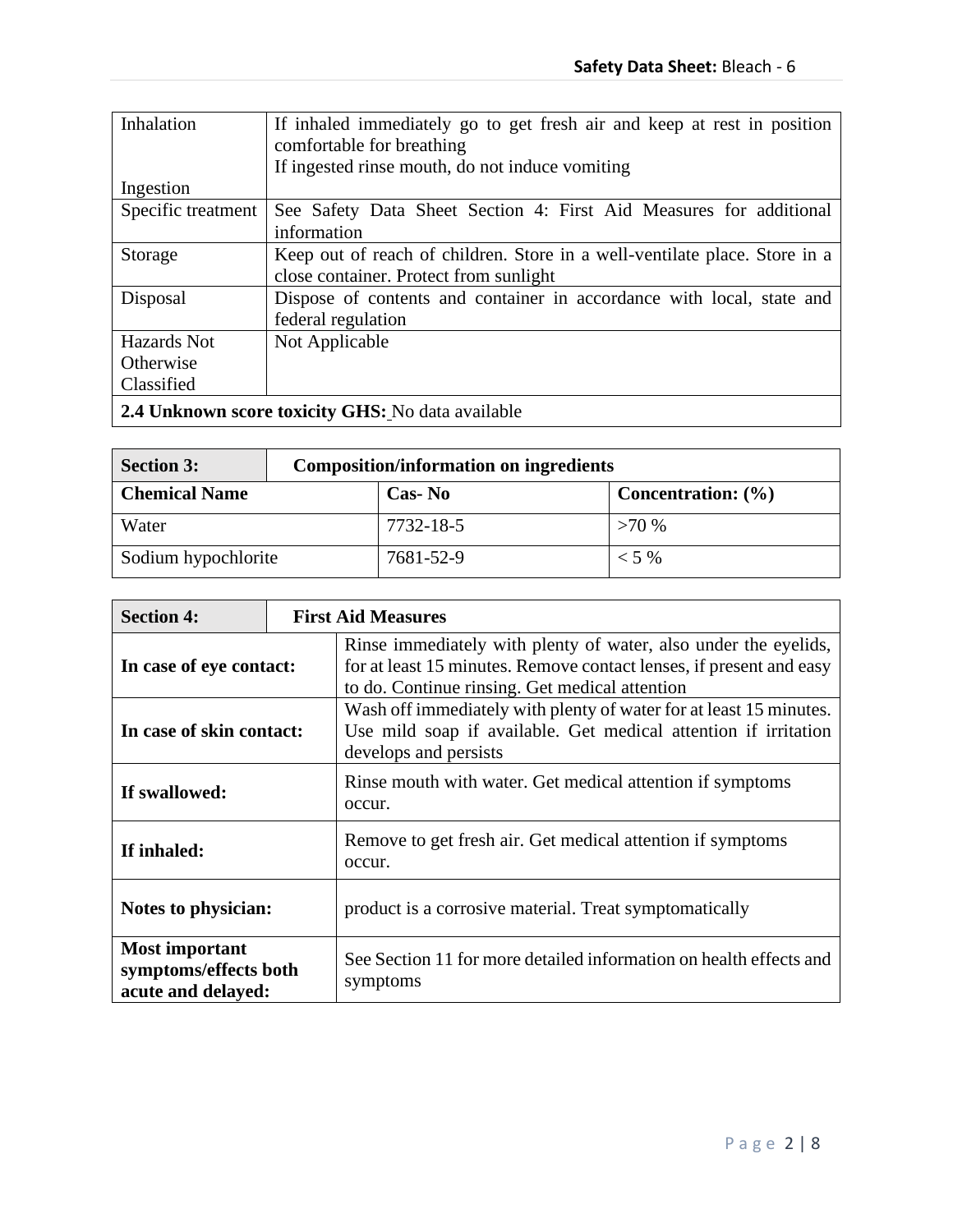## **Section 5: Firefighting Measures**

## **5.1 Extinguishing media**

## *Suitable extinguishing media:*

Foam, Dry powders (Do not contain Ammonium compounds), Carbon dioxide. Water spray. Sand

## *Unsuitable extinguishing media:*

Do not use heavy water stream.

## **5.2 Specific Hazards Arising from the chemical**

Combustion products are toxic. Releases oxygen when heated to decomposition which may intensify fire

## **5.3 Hazardous Combustion Products:**

Hydrogen gas, Hydrogen chloride, Chlorine, Oxygen, Sodium oxides

## **5.4 Special protective equipment for firefighters**

Wear MSHA/NIOSH approved self-contained breathing apparatus (SCBA) and full protective gear. Cool fire—exposed containers with water spray

| <b>Section 6:</b> | <b>Accidental Release Measures</b> |  |
|-------------------|------------------------------------|--|
|                   |                                    |  |

## **6.1 Personal Precautions:**

Restrict access to area until completion of clean up. Evacuate personnel to safe areas. Ensure clean up is conducted by trained personnel only. Do not touch and walk through spilled material. All persons dealing with clean up should wear the appropriate protective equipment including self contained breathing apparatus. Do not touch damaged containers or spilled material unless wearing appropriate protective clothing. Use personnel protective equipment. Avoid breathing vapors, mist or gas. Ensure adequate ventilation

## **6.2 Environmental Precautions:**

Ensure spilled product does not enter drains, sewers, waterways or confined spaces. If necessary dike well ahead of the spill to prevent runoff into drains, sewers or any natural waterway or drinking supply. Prevent further leakage or spillage if safe to do

## **6. 3 Methods for clean up**

Prevent further leakage or spillage if safe to do so. Contain and collect spillage with noncombustible absorbent material and place in container for disposal according to local/ national regulations

#### **Section 7: Handling and Storage**

## **7.1 Handling Procedures:**

use good industrial hygiene practices in handling this material. Do not eat, drink or smoke when using this product. Use in well ventilated areas. Do not get in eyes, on skin or on clothing. Avoid inhalation of mists/vapors/fumes. Wash hands thoroughly after handling. Mixing this product with acid or ammonia release chlorine gas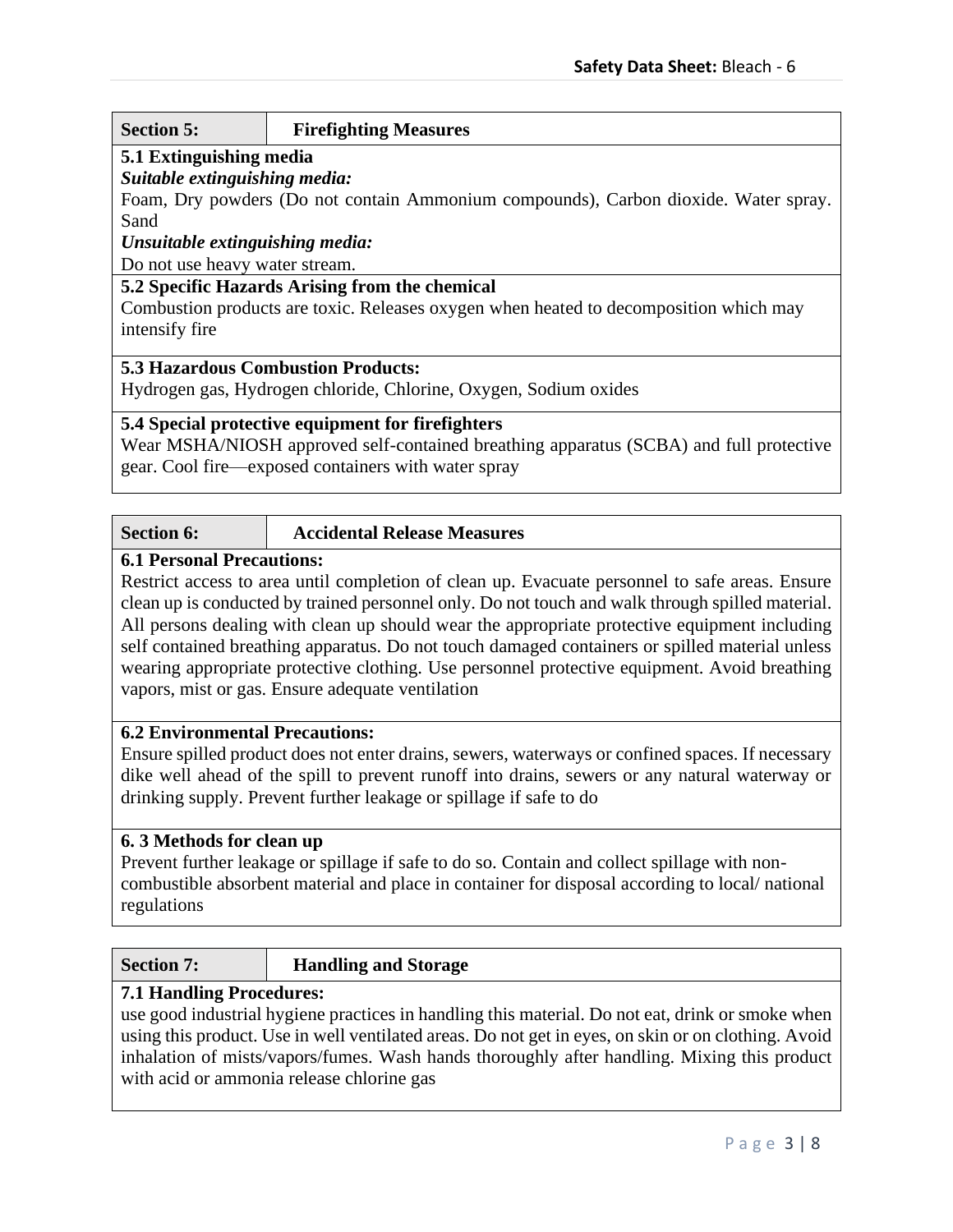## **7.2 Storage conditions:**

Keep containers tightly closed in a dry, cool and well ventilate area. Keep out of reach of children. Keep from freezing. Protect from sunlight

## **7.3 Incompatible materials:**

Acid. Strong oxidizing agents. Ammonia. Reactive metals such a aluminum, zing and tin

| <b>Section 8:</b>                                                   |                                                 | <b>Exposure Controls/ Personal Protection</b> |                                                                                                                                                             |  |  |  |  |
|---------------------------------------------------------------------|-------------------------------------------------|-----------------------------------------------|-------------------------------------------------------------------------------------------------------------------------------------------------------------|--|--|--|--|
| 8.1 Table                                                           |                                                 |                                               |                                                                                                                                                             |  |  |  |  |
| <b>Chemical Name</b>                                                | <b>ACHIH TLV</b>                                | <b>OSHA PEL</b>                               | <b>NOISH IDLH</b>                                                                                                                                           |  |  |  |  |
| Sodium hypochlorite                                                 | None                                            | None                                          | None                                                                                                                                                        |  |  |  |  |
| 7681-52-9                                                           |                                                 |                                               |                                                                                                                                                             |  |  |  |  |
| 8.2 Occupational exposure limits:                                   |                                                 |                                               |                                                                                                                                                             |  |  |  |  |
| None established                                                    |                                                 |                                               |                                                                                                                                                             |  |  |  |  |
| 8.3 Exposure controls:                                              |                                                 |                                               |                                                                                                                                                             |  |  |  |  |
|                                                                     |                                                 |                                               | <i>Appropriate engineering controls:</i> emergency eye wash fountains and safety showers should                                                             |  |  |  |  |
|                                                                     |                                                 |                                               | be available in the immediate vicinity of any potential exposures. Provide adequate general and                                                             |  |  |  |  |
| local exhaust ventilation                                           |                                                 |                                               |                                                                                                                                                             |  |  |  |  |
| <b>Personal Protective Equipment:</b>                               |                                                 |                                               |                                                                                                                                                             |  |  |  |  |
|                                                                     | Safety glasses, gloves, and protective clothing |                                               |                                                                                                                                                             |  |  |  |  |
| <b>Hand protection:</b>                                             |                                                 |                                               |                                                                                                                                                             |  |  |  |  |
| Wear protective gloves                                              |                                                 |                                               |                                                                                                                                                             |  |  |  |  |
| Eye protection:                                                     |                                                 |                                               |                                                                                                                                                             |  |  |  |  |
| Chemical googles or safety clothing                                 |                                                 |                                               |                                                                                                                                                             |  |  |  |  |
| Skin and body protection:                                           |                                                 |                                               |                                                                                                                                                             |  |  |  |  |
| Wear suitable protective clothing<br><b>Respiratory protection:</b> |                                                 |                                               |                                                                                                                                                             |  |  |  |  |
|                                                                     |                                                 |                                               | where exposure through inhalation may occur from use, respiratory protection equipment is                                                                   |  |  |  |  |
| recommended                                                         |                                                 |                                               |                                                                                                                                                             |  |  |  |  |
| <b>General Hygiene Considerations:</b>                              |                                                 |                                               |                                                                                                                                                             |  |  |  |  |
|                                                                     |                                                 |                                               | Wash hands and any exposed skin thoroughly after handling. See 29 CFR 1910.132-138 for                                                                      |  |  |  |  |
| further guidance                                                    |                                                 |                                               |                                                                                                                                                             |  |  |  |  |
| Other information:                                                  |                                                 |                                               |                                                                                                                                                             |  |  |  |  |
| Do not eat, drink, smoke during use                                 |                                                 |                                               |                                                                                                                                                             |  |  |  |  |
|                                                                     |                                                 |                                               | This product, as supplied, does not contain any hazardous materials with occupational exposure limits established by the region specific regulatory bodies. |  |  |  |  |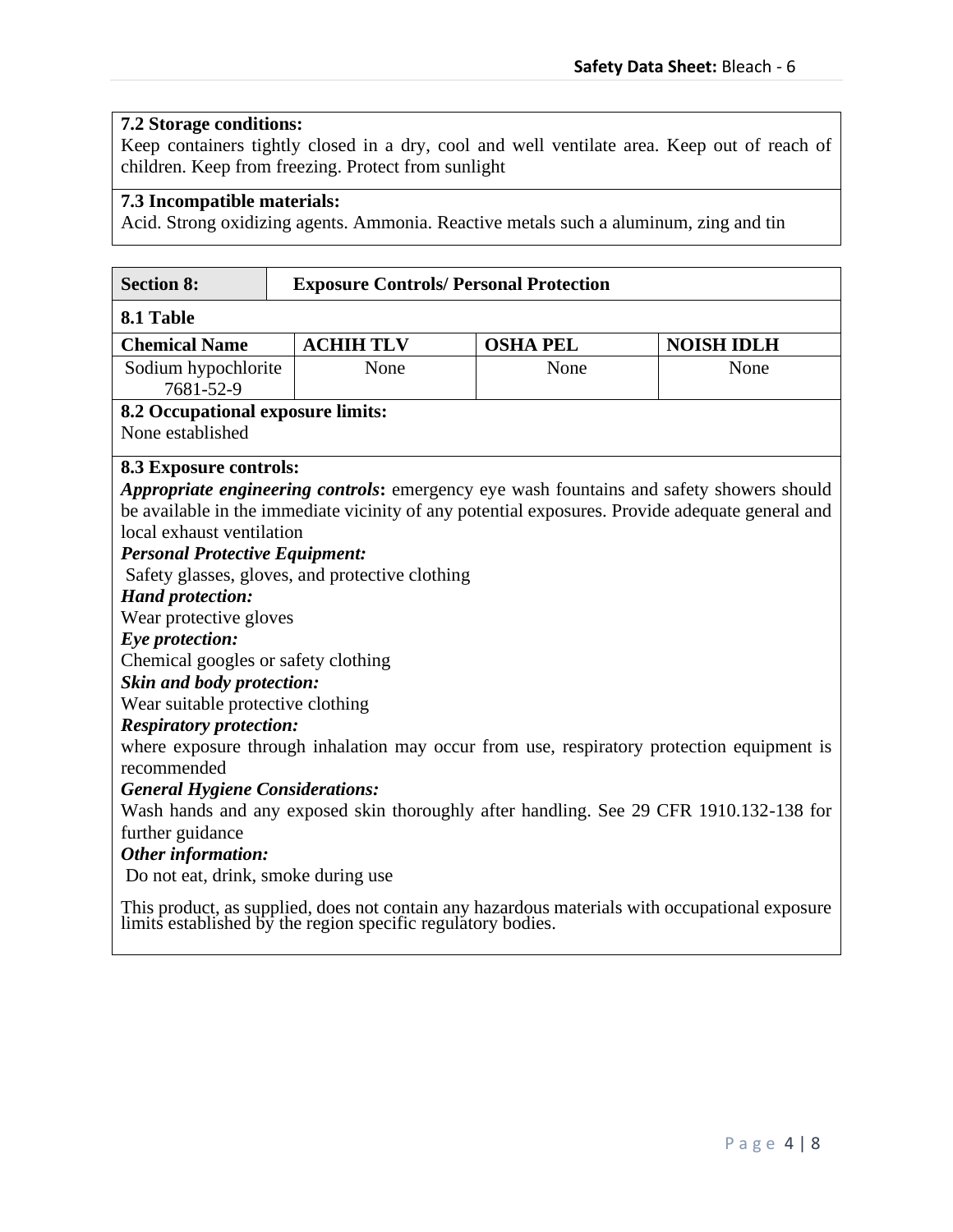| <b>Section 9:</b>                    | <b>Physical and Chemical Properties</b> |                       |  |  |  |  |  |
|--------------------------------------|-----------------------------------------|-----------------------|--|--|--|--|--|
| Appearance:                          |                                         | Liquid                |  |  |  |  |  |
| <b>Color:</b>                        |                                         | Light Yellow          |  |  |  |  |  |
| Odor:                                |                                         | Chlorine              |  |  |  |  |  |
| PH:                                  |                                         | 11.5-12.8%            |  |  |  |  |  |
| <b>Flash point:</b>                  |                                         | >104°C/219 F ASTM D56 |  |  |  |  |  |
| Odor threshold:                      |                                         | Not determined        |  |  |  |  |  |
| <b>Melting/Freezing point:</b>       |                                         | N/A                   |  |  |  |  |  |
| Initial boiling point/boiling range: |                                         | 100°C/212 F           |  |  |  |  |  |
| <b>Evaporation rate:</b>             |                                         | N/A                   |  |  |  |  |  |
| <b>Flammability (solid/gas):</b>     |                                         | Not combustible       |  |  |  |  |  |
| <b>Upper explosion limit:</b>        |                                         | N/A                   |  |  |  |  |  |
| <b>Lower explosion limit:</b>        |                                         | N/A                   |  |  |  |  |  |
| Vapour pressure:                     |                                         | @20°C 1.6 KPa         |  |  |  |  |  |
| <b>Specific gravity:</b>             |                                         | 1.047-1.08            |  |  |  |  |  |
| <b>Water solubility:</b>             |                                         | Soluble in water      |  |  |  |  |  |
| <b>Auto-</b> ignition temperature:   |                                         | Not applicable        |  |  |  |  |  |

### **Section 10: Stability and Reactivity**

### **10.1 Reactivity:**

Reacts with other chemicals such as acids, or acid based products such as toilet bowl cleaners, rust removers, products containing ammonia to produce hazardous irritating gases, such as chlorine and other Chlorinated compounds. Avoid contact with metals, reducing agents, and other oxidizing agents. Sodium Hypochlorite is very corrosive to brass, and moderately corrosive to bronze.

## **10.2 Chemical Stability:**

Stable under recommended storage conditions

## **10.3 Possibility of Hazardous Reactions:**

1) Contact with acids releases chlorine gas

2) Contact with ammonia releases chloramine gas

3) Contact with aluminum or other reactive metals may release hydrogen gas

## **10.4 Conditions to avoid:**

1) Do not mix with other chemicals

2) High temperature accelerates decomposition of product

## **10.5 Incompatible materials:**

Acids. Strong oxidizing agents, Ammonia. Reactive metals

## **10.6 Hazardous Decomposition products:**

Hydrogen Chloride, Chlorine, oxygen, oxides of sodium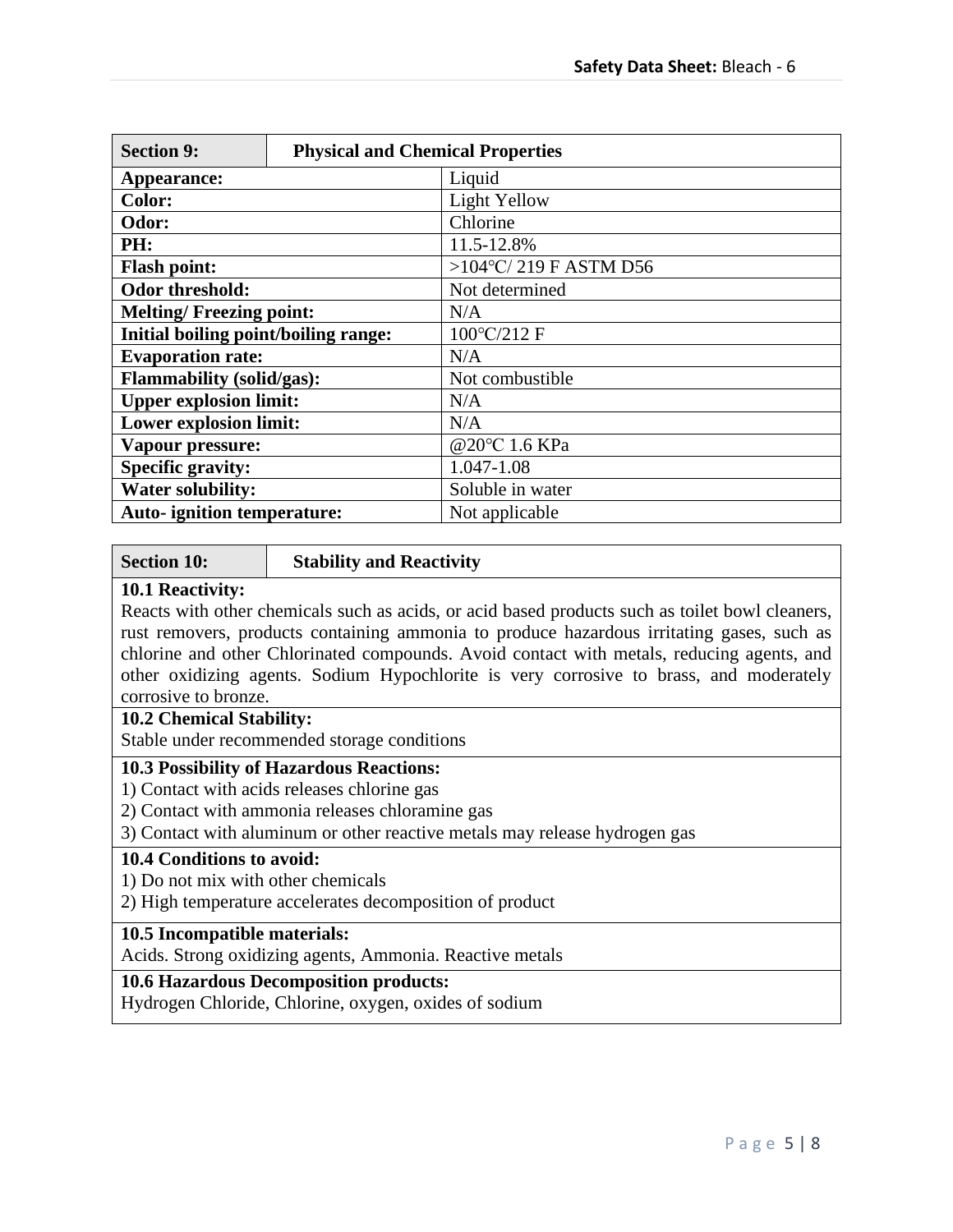| <b>Section 11:</b>                                                                                                                              | <b>Toxicological information</b>          |                                   |                                                         |                                                                                            |  |  |  |
|-------------------------------------------------------------------------------------------------------------------------------------------------|-------------------------------------------|-----------------------------------|---------------------------------------------------------|--------------------------------------------------------------------------------------------|--|--|--|
|                                                                                                                                                 | <b>Table 11.1 Toxic Effects on Humans</b> |                                   |                                                         |                                                                                            |  |  |  |
| Routes of exposure                                                                                                                              |                                           | Eyes, skin, ingestion, inhalation |                                                         |                                                                                            |  |  |  |
| Inhalation                                                                                                                                      |                                           |                                   |                                                         | Inhalation of vapors in high concentration may cause                                       |  |  |  |
|                                                                                                                                                 |                                           | irritation of respiratory system  |                                                         |                                                                                            |  |  |  |
| Eye contact                                                                                                                                     |                                           |                                   | Avoid contact with eyes. Pain, redness, swelling of the |                                                                                            |  |  |  |
|                                                                                                                                                 |                                           |                                   | conjunctiva and tissue damage. Eye contact may cause    |                                                                                            |  |  |  |
| Skin contact                                                                                                                                    |                                           | permanent damage                  |                                                         | Avoid contact with skin. Pain, redness, blistering and                                     |  |  |  |
|                                                                                                                                                 |                                           | possible chemical burn            |                                                         |                                                                                            |  |  |  |
| Immediate, delayed, chronic effects                                                                                                             |                                           | No data available                 |                                                         |                                                                                            |  |  |  |
| <b>Table 11.2 Component Acute Toxicity information</b>                                                                                          |                                           |                                   |                                                         |                                                                                            |  |  |  |
| <b>Chemical Name</b>                                                                                                                            | Oral LD 50                                | Dermal LD 50                      | Inhalation LD 50                                        |                                                                                            |  |  |  |
| Water 7732-18-5                                                                                                                                 | $>90$ ml/kg                               | N/A                               | N/A                                                     |                                                                                            |  |  |  |
|                                                                                                                                                 | (rat)                                     |                                   |                                                         |                                                                                            |  |  |  |
| Sodium hypochlorite                                                                                                                             | $= 8200$ mg/kg                            | $>10000$ mg/kg                    | N/A                                                     |                                                                                            |  |  |  |
| 7681-52-9                                                                                                                                       | (rat)                                     | (rabbit)                          |                                                         |                                                                                            |  |  |  |
| <b>Carcinogenicity:</b>                                                                                                                         |                                           |                                   |                                                         |                                                                                            |  |  |  |
| NTP or OSHA                                                                                                                                     |                                           |                                   |                                                         | No components present at 0/1% or greater are listed as to being carcinogens by ACGIH, IARC |  |  |  |
| <b>Sensitization:</b>                                                                                                                           |                                           |                                   |                                                         |                                                                                            |  |  |  |
| No Information available                                                                                                                        |                                           |                                   |                                                         |                                                                                            |  |  |  |
| <b>Mutagenic Effects:</b>                                                                                                                       |                                           |                                   |                                                         |                                                                                            |  |  |  |
| No information available                                                                                                                        |                                           |                                   |                                                         |                                                                                            |  |  |  |
| Table 11.3                                                                                                                                      |                                           |                                   |                                                         |                                                                                            |  |  |  |
| <b>Chemical Name</b>                                                                                                                            | <b>ACGIH</b>                              | <b>IARC</b>                       | <b>NTP</b>                                              | <b>OSHA</b>                                                                                |  |  |  |
| Sodium hypochlorite                                                                                                                             |                                           | Group 3                           |                                                         |                                                                                            |  |  |  |
| 7681-52-9                                                                                                                                       |                                           |                                   |                                                         |                                                                                            |  |  |  |
| <b>IARC</b> (International Agency for Research on Cancer)                                                                                       |                                           |                                   |                                                         |                                                                                            |  |  |  |
| Group 3-Not classified as to Carcinogenicity in Humans                                                                                          |                                           |                                   |                                                         |                                                                                            |  |  |  |
| Reproductive toxicity: No information available                                                                                                 |                                           |                                   |                                                         |                                                                                            |  |  |  |
| <b>STOT-</b> single exposure: No information available                                                                                          |                                           |                                   |                                                         |                                                                                            |  |  |  |
| <b>STOT-</b> repeated exposure: No information available                                                                                        |                                           |                                   |                                                         |                                                                                            |  |  |  |
| <b>Chronic toxicity:</b> Carcinogenic potential is unknown<br>Target Organ Effects: Respiratory system. Eyes. Skin. Gastrointestinal tract (GI) |                                           |                                   |                                                         |                                                                                            |  |  |  |
|                                                                                                                                                 |                                           |                                   |                                                         |                                                                                            |  |  |  |
|                                                                                                                                                 |                                           |                                   |                                                         |                                                                                            |  |  |  |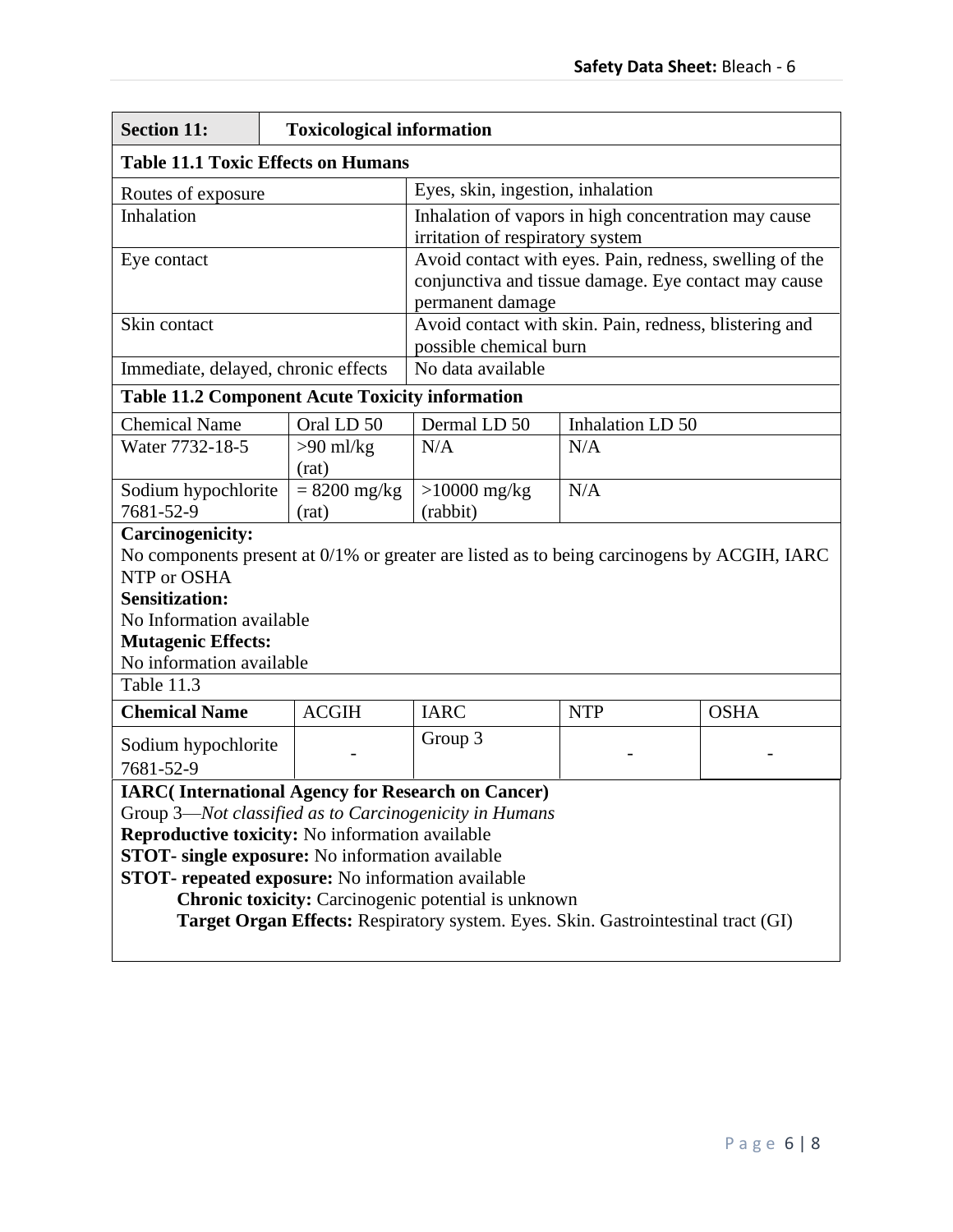| <b>Section 12:</b>                | <b>Ecological Information</b>                           |  |  |  |
|-----------------------------------|---------------------------------------------------------|--|--|--|
|                                   | <b>Ecotoxicity Data: Sodium Hypochlorite:</b>           |  |  |  |
|                                   | Acute 96H LC50 Rainbow trout: 0.030-0.070 mg/L          |  |  |  |
|                                   | <b>Ecotoxicity Data: Sodium Hypochlorite:</b>           |  |  |  |
|                                   | Acute 48H LC50 Daphnia magna: 0.032-0.036 mg/L          |  |  |  |
|                                   | <b>Ecotoxicity Data: Sodium Hypochlorite:</b>           |  |  |  |
|                                   | Acute 96H LC50 fish Guppy Poecilia reticuulata: 56 mg/L |  |  |  |
| <b>Mobility in Soil: N/A</b>      |                                                         |  |  |  |
| <b>Biodegradability:</b> N/A      |                                                         |  |  |  |
| <b>Bioaccumulation:</b> N/A       |                                                         |  |  |  |
| <b>Other adverse effects: N/A</b> |                                                         |  |  |  |
|                                   |                                                         |  |  |  |

## **Section 13: Disposal Considerations**

## *Waste Treatment Methods:*

- 1) Disposal of wastes: Disposals should be in accordance with applicable, regional, national and local laws and regulations
- 2) Contaminated packaging: Do not reuse container. Dispose of in accordance with federal, state, and local regulations
- 3) US EPA Waste Number: D002

| <b>Section 14:</b>           |  | <b>Transport Information</b>                              |  |  |  |  |
|------------------------------|--|-----------------------------------------------------------|--|--|--|--|
| <b>DOT</b>                   |  |                                                           |  |  |  |  |
| UN/ID No.                    |  | <b>UN 1791</b>                                            |  |  |  |  |
| <b>IATA</b>                  |  |                                                           |  |  |  |  |
| UN/ID No.                    |  | 1791                                                      |  |  |  |  |
| <b>Proper shipping name:</b> |  | Sodium Hypochlorite, Corrosive liquids n.o.s.             |  |  |  |  |
| <b>Hazard Class</b>          |  | 8                                                         |  |  |  |  |
| <b>Packing Group</b>         |  | Ш                                                         |  |  |  |  |
| <b>Descriptions:</b>         |  | Shipping description may vary based on mode of transport, |  |  |  |  |
|                              |  | quantities, package, size and/or origin and destination   |  |  |  |  |
|                              |  |                                                           |  |  |  |  |
| <b>IMDG</b>                  |  |                                                           |  |  |  |  |
| UN/ID No.                    |  | 1791                                                      |  |  |  |  |
| <b>Proper shipping name</b>  |  | Corrosive liquids n.o.s (sodium hypochlorite)             |  |  |  |  |
| <b>Hazard Class</b>          |  | 8                                                         |  |  |  |  |
| <b>Packing Group</b>         |  | Ш                                                         |  |  |  |  |